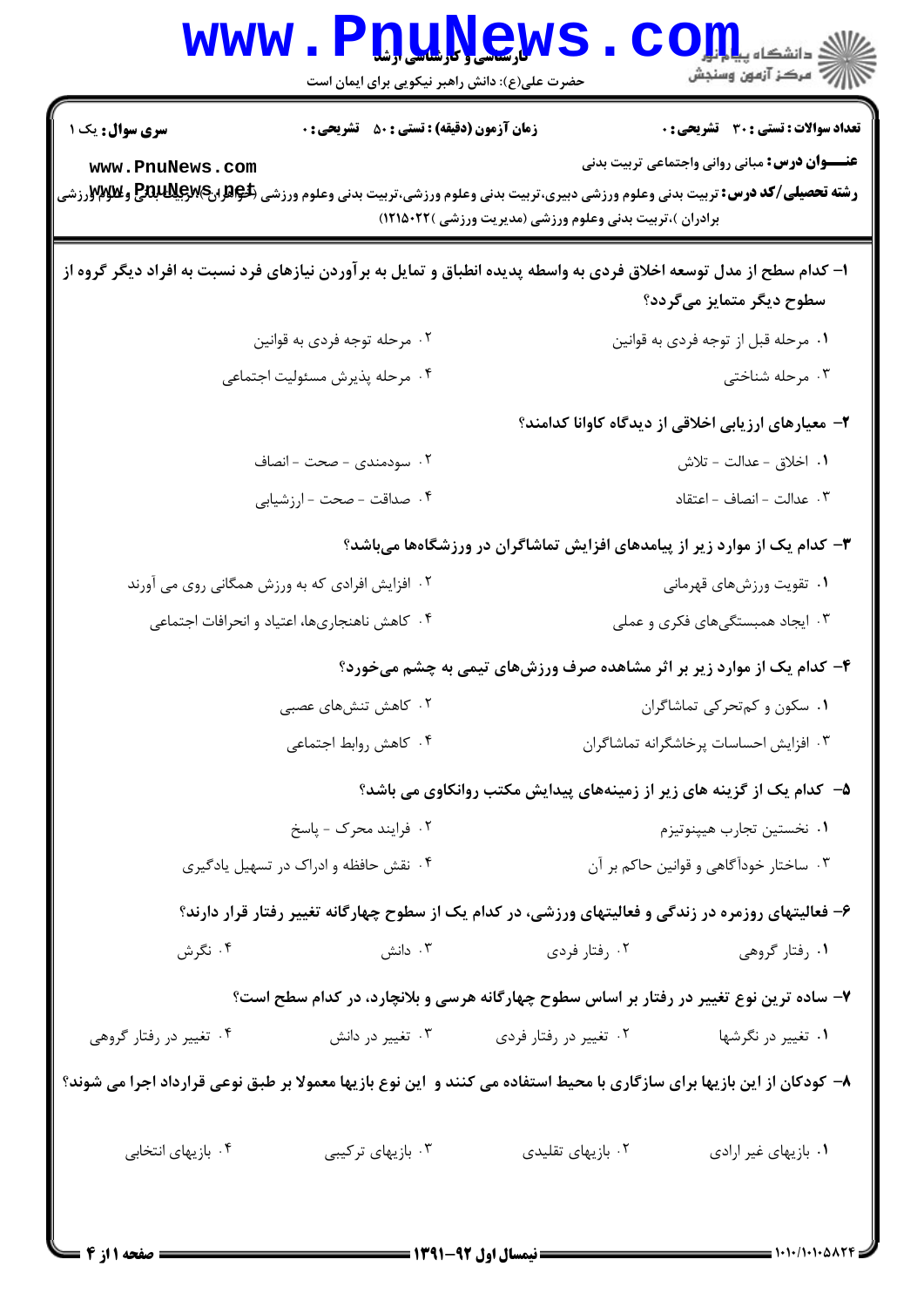|                                                                                                                                                                                   | <b>۷۷ بارستان و باریابی باریاب</b><br>حضرت علی(ع): دانش راهبر نیکویی برای ایمان است |                                                                                                                                                                                                                                                                                                                                                                                                                             | ≦ دانشکاه پ <b>یا ب<sup>ا</sup>¤ر</b><br>رآ مرڪز آزمون وسنڊش                                         |
|-----------------------------------------------------------------------------------------------------------------------------------------------------------------------------------|-------------------------------------------------------------------------------------|-----------------------------------------------------------------------------------------------------------------------------------------------------------------------------------------------------------------------------------------------------------------------------------------------------------------------------------------------------------------------------------------------------------------------------|------------------------------------------------------------------------------------------------------|
| <b>سری سوال : ۱ یک</b><br>www.PnuNews.com<br><b>رشته تحصیلی/کد درس:</b> تربیت بدنی وعلوم ورزشی دبیری،تربیت بدنی وعلوم ورزشی،تربیت بدنی وعلوم ورزشی (PRA انPMS و PRA و WA و WA و ت | <b>زمان آزمون (دقیقه) : تستی : 50 ٪ تشریحی : 0</b>                                  | (برادران )،تربیت بدنی وعلوم ورزشی (مدیریت ورزشی )۱۲۱۵۰۲۲                                                                                                                                                                                                                                                                                                                                                                    | <b>تعداد سوالات : تستی : 30 ٪ تشریحی : 0</b><br><b>عنـــوان درس:</b> مبانی روانی واجتماعی تربیت بدنی |
|                                                                                                                                                                                   |                                                                                     | ۹– هندبالیستی که در توجیه گل نزدن خود می گوید: من که به هرحال نمی خواستم آن را گل بزنم، نشان دهنده بروز چه نوع                                                                                                                                                                                                                                                                                                              | رفتاری می باشد؟                                                                                      |
| ۰۴ انکار                                                                                                                                                                          | ۰۳ جبران                                                                            | ٠٢ دليل تراشى                                                                                                                                                                                                                                                                                                                                                                                                               | ١. برون فكني                                                                                         |
|                                                                                                                                                                                   |                                                                                     | 10- بازی با عروسک یا بازی با شن، جزء کدام یک از بازیهای زیر می باشد؟                                                                                                                                                                                                                                                                                                                                                        |                                                                                                      |
| ۴. تجسسی یا کنجکاوانه                                                                                                                                                             | ۰۳ کارگردی                                                                          | ٠٢ جستجوگرانه                                                                                                                                                                                                                                                                                                                                                                                                               | ۰۱ فونکسیونی                                                                                         |
|                                                                                                                                                                                   |                                                                                     | 11– کدام یک از موارد زیر از نیازهای اساسی هر جامعه به هنگام برخورد با ارتباطات ناسالم اجتماعی می باشد؟                                                                                                                                                                                                                                                                                                                      |                                                                                                      |
|                                                                                                                                                                                   | ۰۲ مسئولیت پذیری                                                                    | ٠١. احترام به شخصيت ديگران                                                                                                                                                                                                                                                                                                                                                                                                  |                                                                                                      |
|                                                                                                                                                                                   | ۰۴ قضاوت و داوری                                                                    | ۰۳ ایجاد نظم و سازماندهی امور                                                                                                                                                                                                                                                                                                                                                                                               |                                                                                                      |
|                                                                                                                                                                                   |                                                                                     | ۱۲- سطوح چهارگانه تغییر رفتار از ساده به مشکل کدامند؟                                                                                                                                                                                                                                                                                                                                                                       |                                                                                                      |
| ۰۲ نگرش - دانش - رفتار فردی - رفتار گروهی                                                                                                                                         |                                                                                     | ۰۱ دانش - نگرش - رفتار فردی - رفتار گروهی                                                                                                                                                                                                                                                                                                                                                                                   |                                                                                                      |
| ۰۴ رفتار گروهی - رفتار فردی - نگرش - دانش                                                                                                                                         |                                                                                     | ۰۳ رفتار فردی - رفتار گروهی - دانش - نگرش                                                                                                                                                                                                                                                                                                                                                                                   |                                                                                                      |
|                                                                                                                                                                                   |                                                                                     | ۱۳- کدام گزینه زیر به آگاهی فرد از محرکهایی اشاره می کند که به کمک حواس از وجود آنها مطلع می شود و یا پاسخی است                                                                                                                                                                                                                                                                                                             | که فرد با توجه به محیط می دهد؟                                                                       |
| ۰۴ درجه هوشیاری                                                                                                                                                                   | دانش $\cdot$ ۳                                                                      | ۰۲ توجه                                                                                                                                                                                                                                                                                                                                                                                                                     | ۰۱ دقت و تمرکز                                                                                       |
| ۱۴– بر طبق کدام یک از نظریه های زیر کودکان از لحاظ مراحل رشد، همان مراحلی را طی می کنند که انسانهای اولیه در مسیر                                                                 |                                                                                     |                                                                                                                                                                                                                                                                                                                                                                                                                             | رسیدن به انسانهای متمدن سپری کرده اند؟                                                               |
| ۰۴ نظریه تفریحی                                                                                                                                                                   | ۰۳ نظریه کاتارزیس                                                                   | ٠٢ نظريه بازيابي                                                                                                                                                                                                                                                                                                                                                                                                            | ۰۱ نظریه غریزی                                                                                       |
| 1۵– اینکه پرخاشگری ممکن است از طریق فعالیتهای ورزشی تعدیل و مهار گردد، مربوط به کدام یک از نظریه های پرخاشگری                                                                     |                                                                                     |                                                                                                                                                                                                                                                                                                                                                                                                                             | می باشد؟                                                                                             |
| ۰۲ فرضیه جابجایی، ناکامی، پرخاشگری                                                                                                                                                |                                                                                     |                                                                                                                                                                                                                                                                                                                                                                                                                             | ۰۱ نظریه یادگیری اجتماعی                                                                             |
| ۰۴ نظریه غریزی بودن پرخاشگری                                                                                                                                                      |                                                                                     |                                                                                                                                                                                                                                                                                                                                                                                                                             | ۰۳ فرضيه پالايش                                                                                      |
|                                                                                                                                                                                   |                                                                                     | ۱۶– فرضیه پالایش در خصوص پرخاشگری بر چه اصلی تأکید دارد ؟                                                                                                                                                                                                                                                                                                                                                                   |                                                                                                      |
| ۰۴ الگو برداری                                                                                                                                                                    | ۰۳ ابراز خشونت                                                                      | ۰۲ یادگیری مشاهده ای                                                                                                                                                                                                                                                                                                                                                                                                        | ۰۱ تقلید                                                                                             |
| <b>: صفحه ۱۲: ۴</b>                                                                                                                                                               |                                                                                     | $\frac{1}{1 + \frac{1}{1 + \frac{1}{1 + \frac{1}{1 + \frac{1}{1 + \frac{1}{1 + \frac{1}{1 + \frac{1}{1 + \frac{1}{1 + \frac{1}{1 + \frac{1}{1 + \frac{1}{1 + \frac{1}{1 + \frac{1}{1 + \frac{1}{1 + \frac{1}{1 + \frac{1}{1 + \frac{1}{1 + \frac{1}{1 + \frac{1}{1 + \frac{1}{1 + \frac{1}{1 + \frac{1}{1 + \frac{1}{1 + \frac{1}{1 + \frac{1}{1 + \frac{1}{1 + \frac{1}{1 + \frac{1}{1 + \frac{1}{1 + \frac{1}{1 + \frac{$ |                                                                                                      |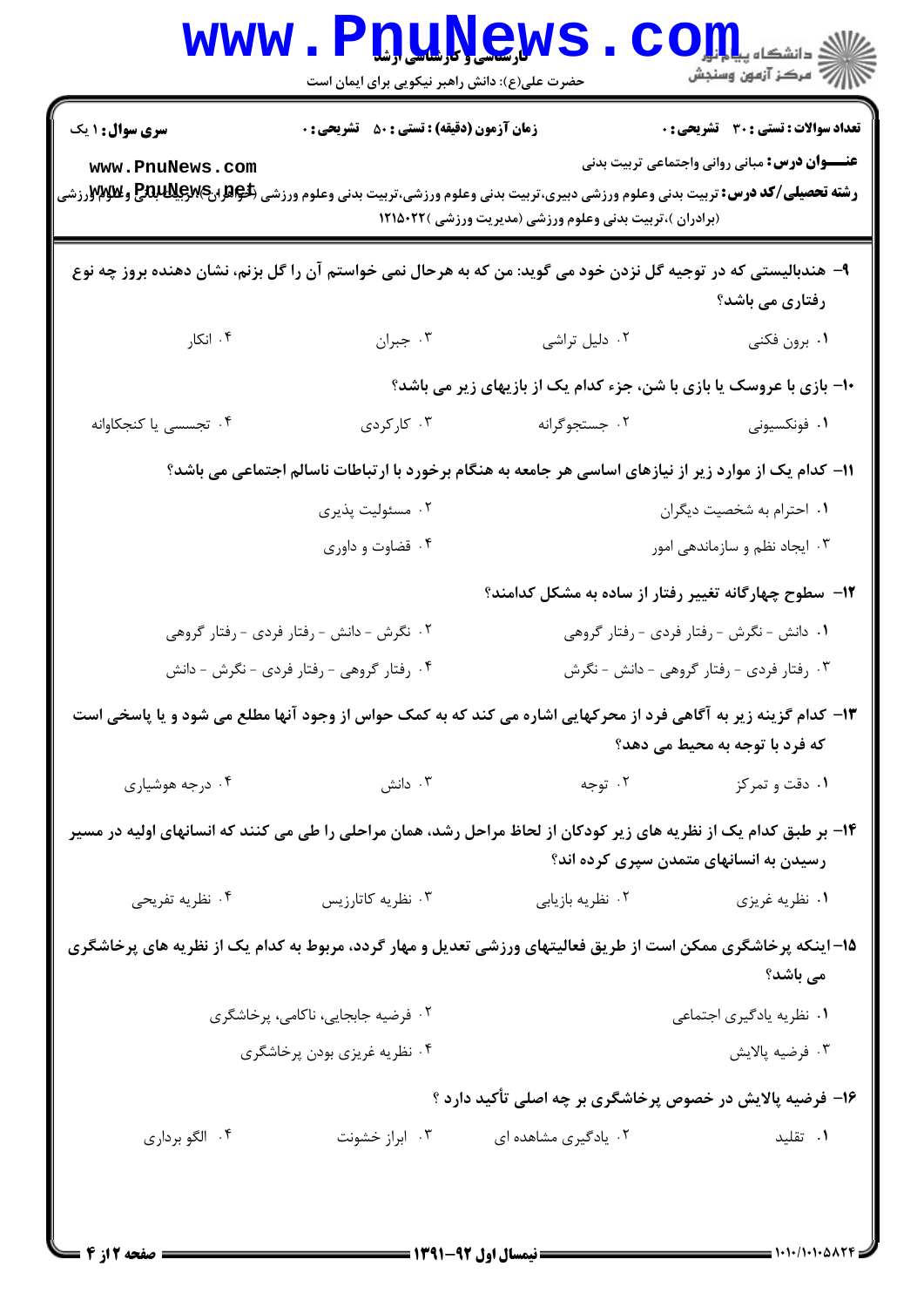| WWW                    | <b>ULUYCW</b><br>حضرت علی(ع): دانش راهبر نیکویی برای ایمان است    |                                                                                                                                                                                                                                                           | د دانشگاه پ <b>یای<mark></mark>!</b><br>رِ آزمون وسنڊش |  |  |
|------------------------|-------------------------------------------------------------------|-----------------------------------------------------------------------------------------------------------------------------------------------------------------------------------------------------------------------------------------------------------|--------------------------------------------------------|--|--|
| <b>سری سوال : ۱ یک</b> | <b>زمان آزمون (دقیقه) : تستی : 50 ٪ تشریحی : 0</b>                |                                                                                                                                                                                                                                                           | تعداد سوالات : تستي : 30 ٪ تشريحي : 0                  |  |  |
| www.PnuNews.com        |                                                                   | <b>عنـــوان درس:</b> مبانی روانی واجتماعی تربیت بدنی<br><b>رشته تحصیلی/کد درس:</b> تربیت بدنی وعلوم ورزشی دبیری،تربیت بدنی وعلوم ورزشی،تربیت بدنی وعلوم ورزشی (PRA لPRA ایPRA و PRA و WSروزشی<br>(برادران )،تربیت بدنی وعلوم ورزشی (مدیریت ورزشی )۲۲۱۵۰۲۲ |                                                        |  |  |
|                        |                                                                   | ۱۷– از نظر هانس سیله واکنش غیر اختصاصی در برابر موقعیت طاقت فرسا، چه نام دارد؟                                                                                                                                                                            |                                                        |  |  |
| ۰۴ پرخاشگری            | ۰۳ تنش                                                            | ۰۲ اضطراب                                                                                                                                                                                                                                                 | ۰۱ ترس                                                 |  |  |
|                        |                                                                   | <b>۱۸</b> - کدام یک از موارد زیر در نیمکره راست مغز صورت می گیرد؟                                                                                                                                                                                         |                                                        |  |  |
|                        | ۰۲ یادگیری مهارتهای جدید و چگونگی اجرای آنها                      |                                                                                                                                                                                                                                                           | ۰۱ منطق، تفکر عقلایی و آموزشهای شفاهی                  |  |  |
|                        | ۰۴ یادگیری مهارتهای جدید و تصحیح اشتباهات                         | ۰۳ نظارت بر اجرا در هنگام رقابتها و مسابقات ورزشی                                                                                                                                                                                                         |                                                        |  |  |
|                        |                                                                   | ۱۹- کدام یک از تکنیکهای زیر جهت کاهش تنش نوع دوم استفاده می گردد؟                                                                                                                                                                                         |                                                        |  |  |
|                        | ۰۲ کاهش میزان اهمیت نتیجه                                         |                                                                                                                                                                                                                                                           | ۰۱ تلقیح تنش                                           |  |  |
|                        | ۰۴ کاهش میزان بی اعتمادی به خود                                   |                                                                                                                                                                                                                                                           | ۰۳ آرام بخشی بیوفیدبکی                                 |  |  |
|                        |                                                                   | <b>۲۰</b> - کدام یک از بازخوردهای زیستی زیر برای کاهش تنش عضلانی در بدن <u>نمیباشد</u> ؟                                                                                                                                                                  |                                                        |  |  |
|                        | ۰۲ درجه حرارت پوست                                                |                                                                                                                                                                                                                                                           | ۰۱ ضربان قلب                                           |  |  |
|                        | ۰۴ فعالیت الکتریکی در عضلات                                       |                                                                                                                                                                                                                                                           | ۰۳ فعالیت الکتریکی پوست                                |  |  |
|                        |                                                                   | <b>۲۱</b> - کدام گزینه در ارتباط با اعتماد به نفس صحیح می باشد؟                                                                                                                                                                                           |                                                        |  |  |
|                        |                                                                   | ۰۱ اساسی ترین منبع برای ایجاد اعتماد به نفس والدین می باشند                                                                                                                                                                                               |                                                        |  |  |
|                        |                                                                   | ۰۲ کودکانی که شکست را تجربه می کنند به تدریج دارای اعتماد به نفس بیشتری می شوند                                                                                                                                                                           |                                                        |  |  |
|                        | ۰۳ برای ساختن اعتماد به نفس دوره زمانی بخصوصی را نمی توان ذکر کرد |                                                                                                                                                                                                                                                           |                                                        |  |  |
|                        |                                                                   |                                                                                                                                                                                                                                                           | ۰۴ تنها شرط اعتماد به نفس برنده شدن می باشد            |  |  |
|                        |                                                                   | ۲۲- از نظر راینرمارتنز حالت آرام بخشی دارای چه ترکیبی از فشار روانی و انرژی روانی می باشد؟                                                                                                                                                                |                                                        |  |  |
|                        | ۰۲ فشار روانی بالا - انرژی روانی پایین                            |                                                                                                                                                                                                                                                           | ٠١ فشار رواني پايين -انرژي رواني بالا                  |  |  |
|                        | ۰۴ فشار روانی پایین - انرژی روانی پایین                           |                                                                                                                                                                                                                                                           | ۰۳ فشار روانی بالا - انرژی روانی بالا                  |  |  |
|                        |                                                                   | ۲۳- کدام یک از موارد زیر از علائم رفتاری ناشی از افزایش انرژی روانی می باشد؟                                                                                                                                                                              |                                                        |  |  |
|                        | ۰۲ احساس دستیاچگی                                                 |                                                                                                                                                                                                                                                           | ۰۱ ناتوانی در تصویر سازی                               |  |  |
|                        | ۰۴ کم توجهي                                                       |                                                                                                                                                                                                                                                           | ۰۳ گرفتگی عضلانی                                       |  |  |
|                        |                                                                   |                                                                                                                                                                                                                                                           |                                                        |  |  |
|                        |                                                                   |                                                                                                                                                                                                                                                           |                                                        |  |  |